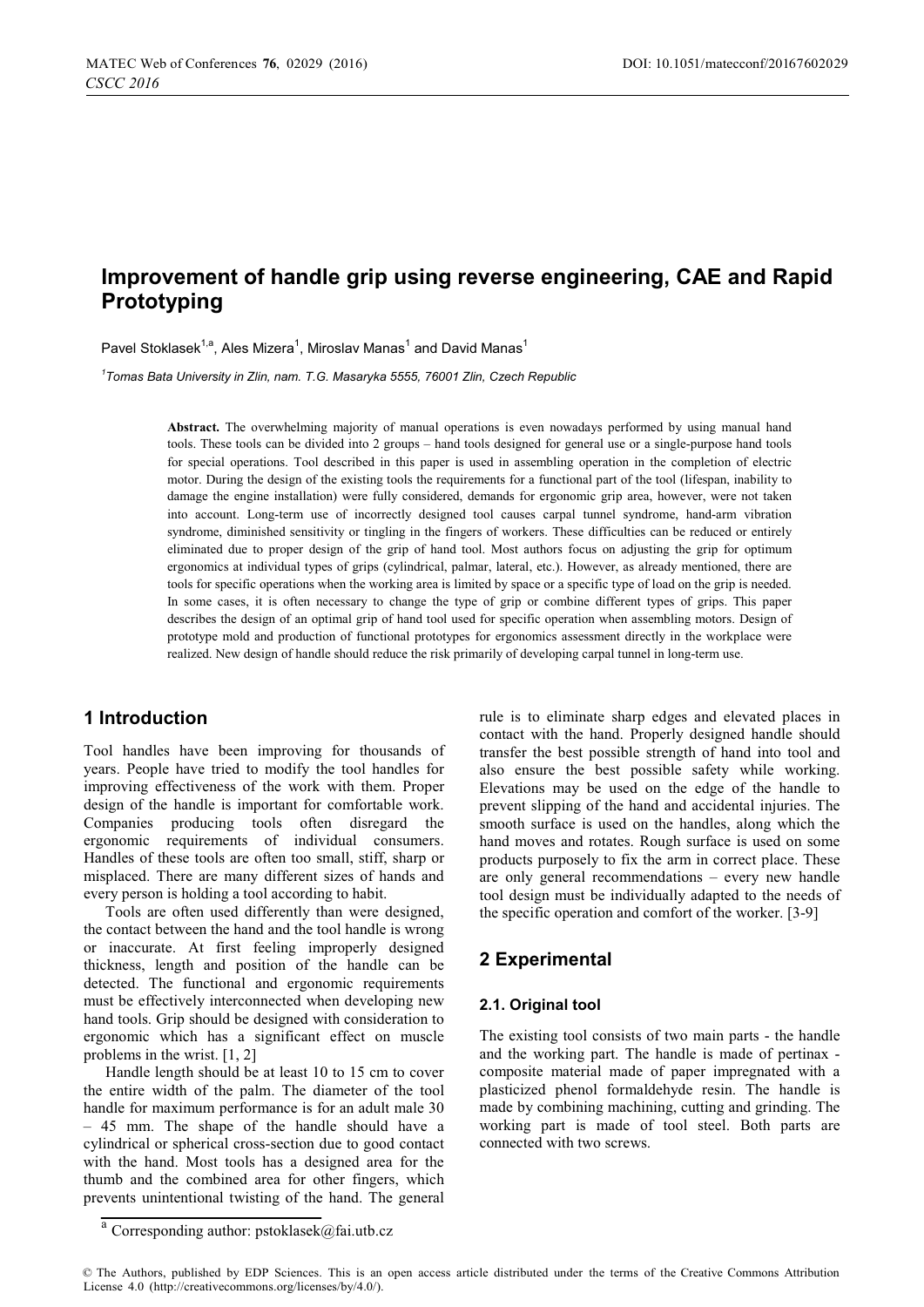

**Figure 1.** Original tool.

#### **2.2. Design of improved tool**

First, a handle shape of modeling clay was created on the working part of the tool. Two combined grip types (cylindrical and palmar) were chosen based on videoanalysis of work and workers comments. The handle was enlarged and anatomically shaped for a new type of grip. The handle enlarging had increased contact area in the palm. In comparison with the original tool, new design fully respects the general requirements for ergonomics.



**Figure 2.** New design of handle tool.

Clay model was scanned by using a contactless 3D scanner ATOS II TripleScan 5M (GOM, Germany). The final model consisted of 16 scans (8 shots on each half of the model). The entire surface of the model was modified in the program GOM Professional (GOM, Germany) to eliminate minor irregularities and patch small holes. The data was then exported in STL format. The total scanning time was 7 minutes, the time of postprocessing operations was 10 minutes.

The surface of the model was smoothed in the program Geomagic Design X (3D Systems, USA). Based on surface analysis a plane of symmetry was created. This plane is also used as the parting plane of future mold. Due to left-handed and right-handed use of new tool it is necessary to have a symmetrical shape at this

stage of design. One of halves of the model was removed and replaced by a mirror copy of the original half. The created model was again smoothed (especially in the area of parting plane) and using a standard reverse engineering steps converted to a volumetric 3D model. Total time of handle reverse engineering operations was 35 minutes.



**Figure 3.** Workflow: 3D scanning – STL export – CAD model.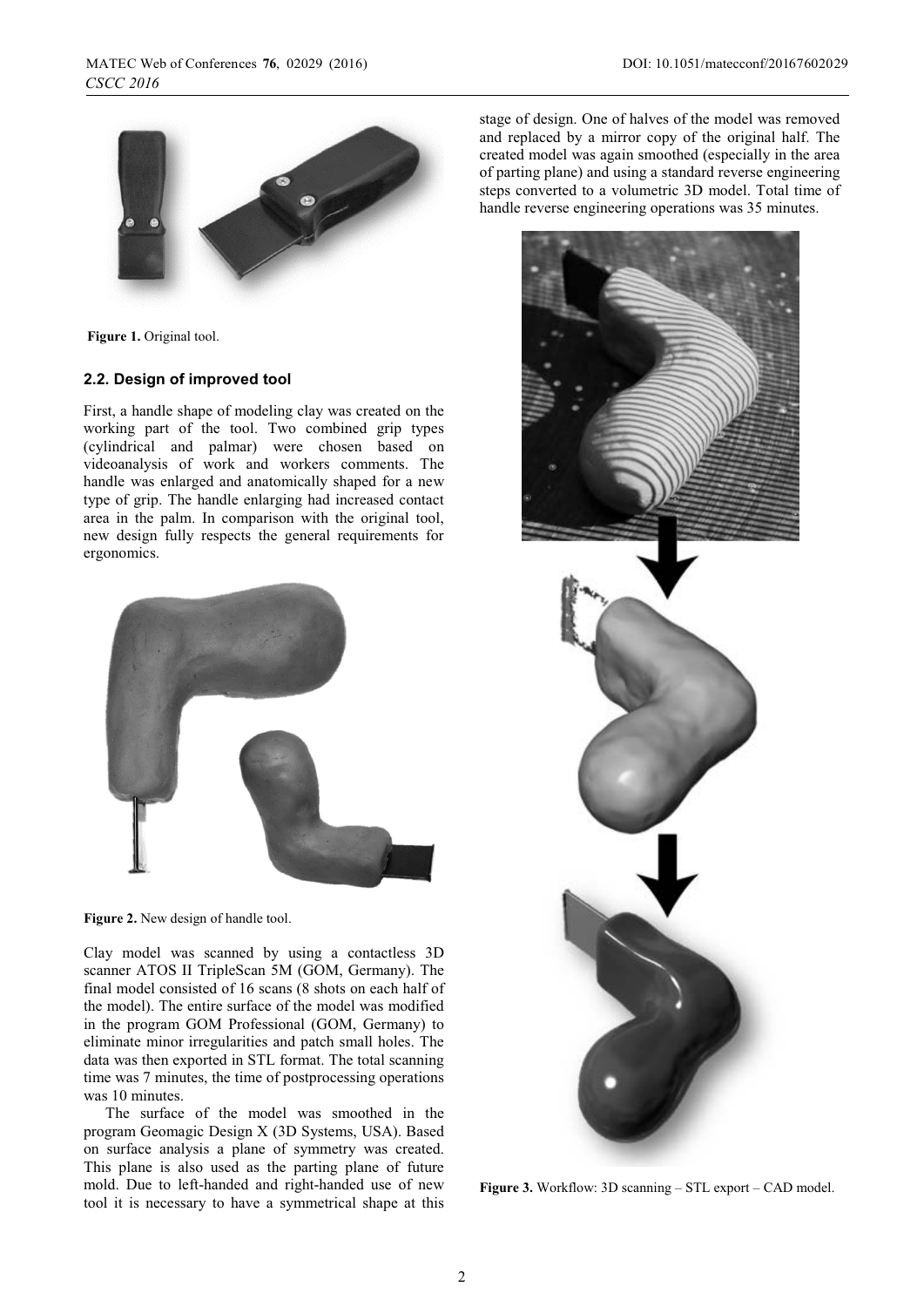#### **2.3. Mold design**

Mold was designed in Autodesk Inventor Professional 2016 (Autodesk, USA). The cavity was created by using Boolean difference model of the handle and block of mold. When designing mold it is necessary to specify both the position the gate and the position of the handle during the injection of polyurethane foam. The vents 4 must be in the highest position of the mold cavity. Figure 4 shows CAD design of injection mold of new handle tool where metal functional part 3 is molded into polyurethane grip element. Mold parts, particularly gate 1 and the leader pins 2 are for increasing resistance to abrasion and deformation made of metal. Mold fully complies with the demands on the technology of polyurethane injection. [10]

Total time of mold design was 3 hours.



**Figure 4.** Prototype mold design.

Fortus 900mc (Stratasys, USA) was used for mold building. Due to sufficient temperature resistance ABS was used as a building material. Maximum temperature of injected PUR foam is not higher than 90° C. The height of the print layer was 0.17 mm. After printing the support material was chemically removed in ultrasonic cleaner. Total time of mold 3D printing and support removing was 20.5 hours (18 hours printing, 2.5 hours postprocessing operations).

Figure 5 shows the completed mold. All parts of mold were sandblasted and chemically smoothed in acetone vaporizer. After surface finishing the mold cavity was coated with thick layer of PUR foam separator which was soaked into material and filled micro-cavities and surface roughness. The separator was removed after 10 minutes and mold was dried. Before injecting of the polyurethane normal layer of separator was applied. Separation is used to removing injected part without difficulty. Total time of mold cavity postprocessing and mold completing took about 2.5 hours.



**Figure 6.** Surface comparison (before/after aceton smoothing).

Before the injection molding process it is necessary to heat the mold to 50° C. The prepared mold was placed in an oven for 15 minutes. In case of repeated injection is not necessary to repeat this operation. Production cycle of one part is 7 minutes. After each removal of the part the separation the process must be repeated.





# **3 Results and conclusion**

Combination of optical digitalization and rapid prototyping methods were used to minimize the manufacturing time of mold. These methods are applicable to the most of currently used manufacturing processes and can save significant amount of resources mainly in field of pre-production and early design processes. In this article, the methods were applied to



**Figure 5.** Completed mold.